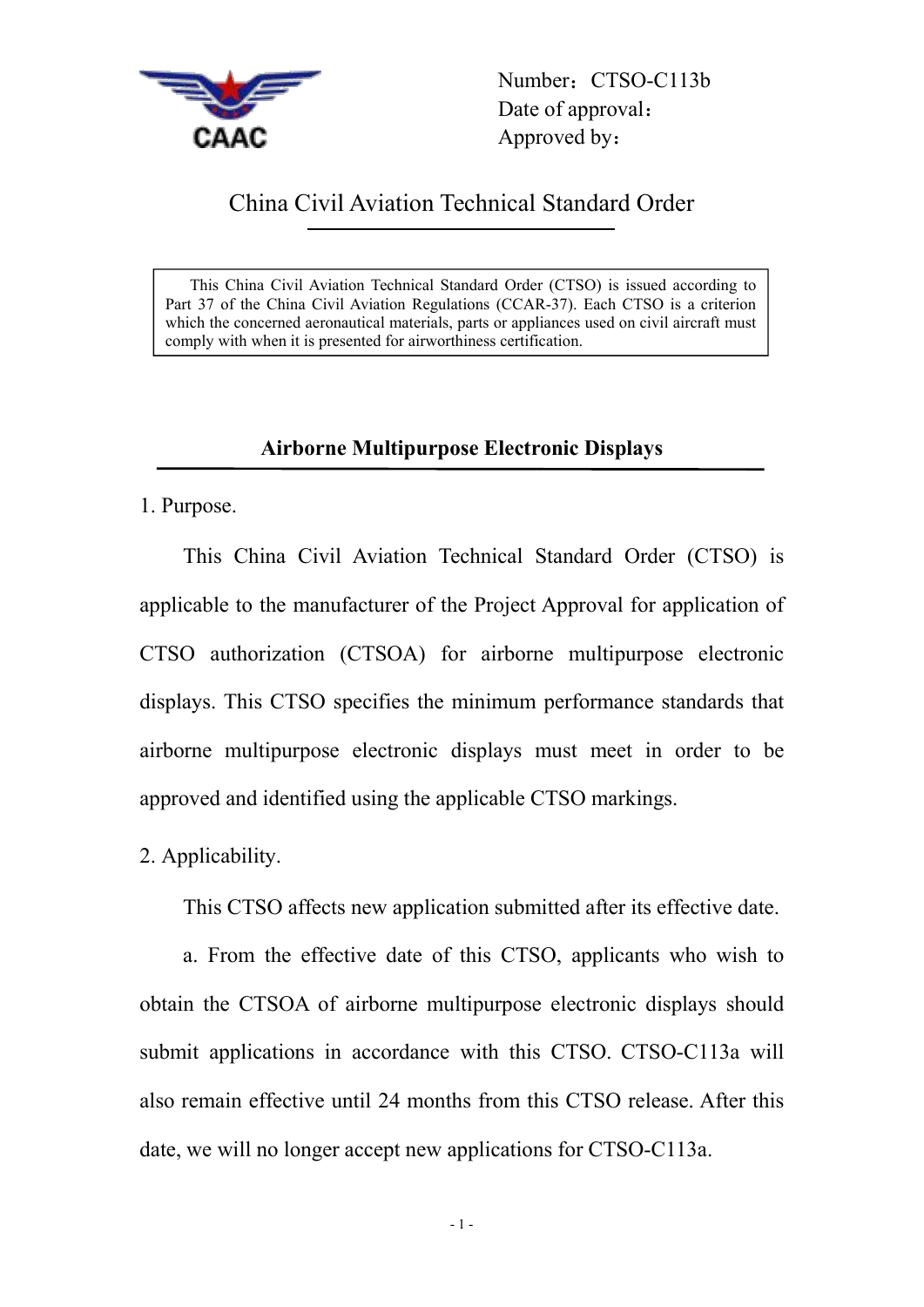b. From of the effective date of this CTSO, equipment that approved under CTSO-C113a may still be manufactured under the provisions of its original approval.

c. Major design changes to article approved under this CTSO will require a new authorization in accordance with section 21.353 of CCAR-21R4.

3. Requirements.

New models of airborne multipurpose electronic displays identified and manufactured on or after the effective date of this CTSO must meet the requirements in sections 3 and 4 of the Society of Automotive Engineers (SAE) Aerospace Standard (AS) 8034C, Minimum Performance Standards for Airborne Multipurpose Electronic Displays, dated July 30, 2018. Additional requirements on color can be found in Appendix 1 of this document.

**Note**: The Failure Modes and Effects Analysis (FMEA) in SAE AS 8034C Section 3.8.3 is only required when applicable.

a.Functionality.

This CTSO apply to equipment intended for use as an electronic display in the flight deck by flight crew operating aircraft certificated pursuant to CCAR-23, CCAR-25, CCAR-27 or CCAR-29. This CTSO covers basic display standards, but does not include specific application requirements. Specific applications can include flight instrumentation,

- 2 -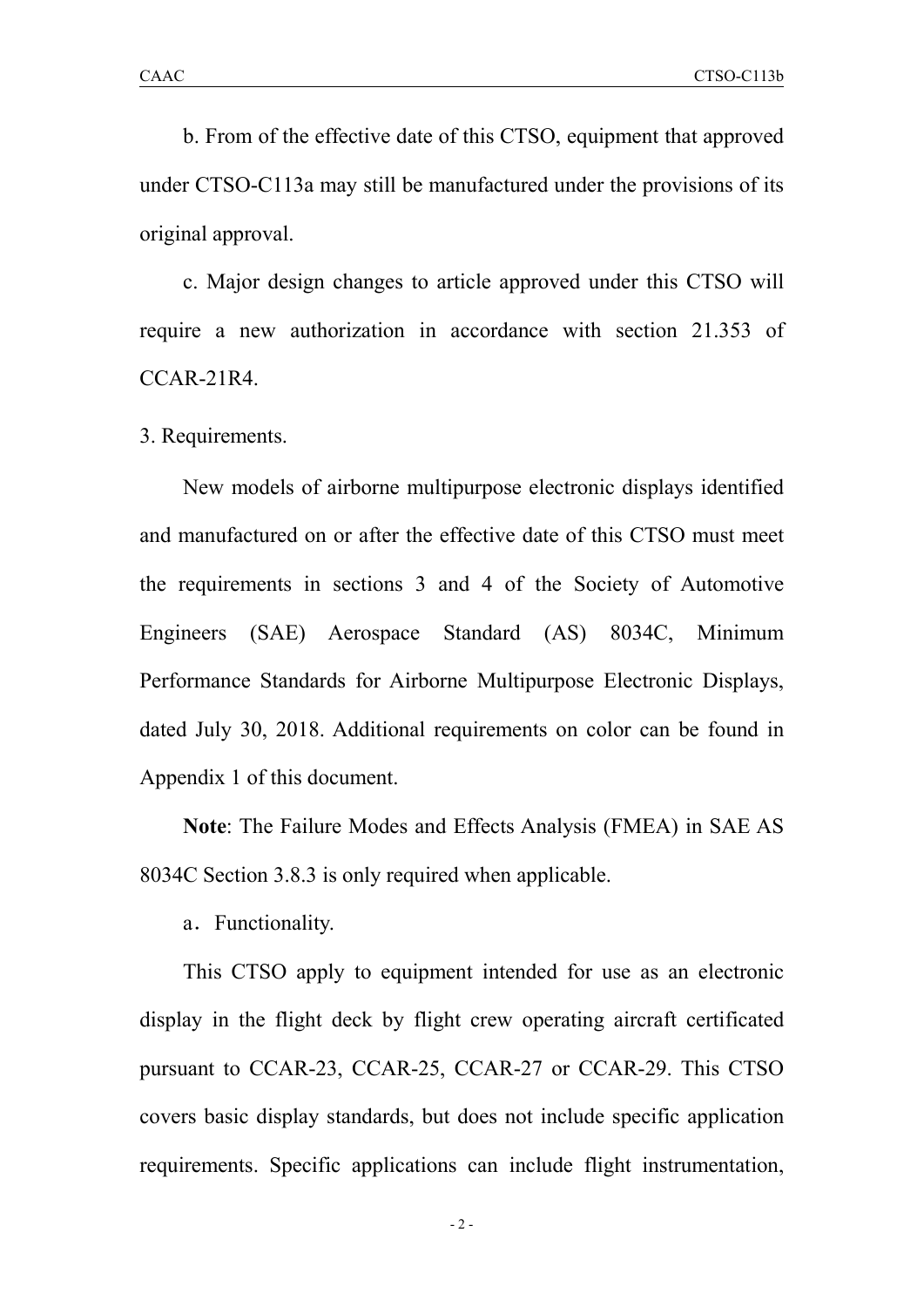navigation, engine and system status, alerting, surveillance, communication, terrain awareness, weather, and other displays. Additionally, this CTSO does not provide standards for head up displays or head worn displays. TSO-C210 or Later revisions provide requirements on head up displays.

b. Failure Condition Classifications.

There is no standard minimum failure condition classification for this CTSO. The failure condition classification appropriate for the equipment will depend on the intended use of the equipment in a specific aircraft. Document the loss of function and malfunction failure condition classification for which the equipment is designed.

c. Functional Qualification.

This CTSO does not define the test procedures to verify functional performance. The manufacturer must define the appropriate tests to verify compliance with the SAE (AS) 8034C Section 4 requirements for the airborne multipurpose electronic display.

d. Environmental Qualification.

Demonstrate the required performance, including touchscreen performance if applicable, under the test conditions specified in SAE AS 8034C, section 5 using standard environmental conditions and test procedures appropriate for airborne equipment. You may use a different standard environmental condition and test procedure than

- 3 -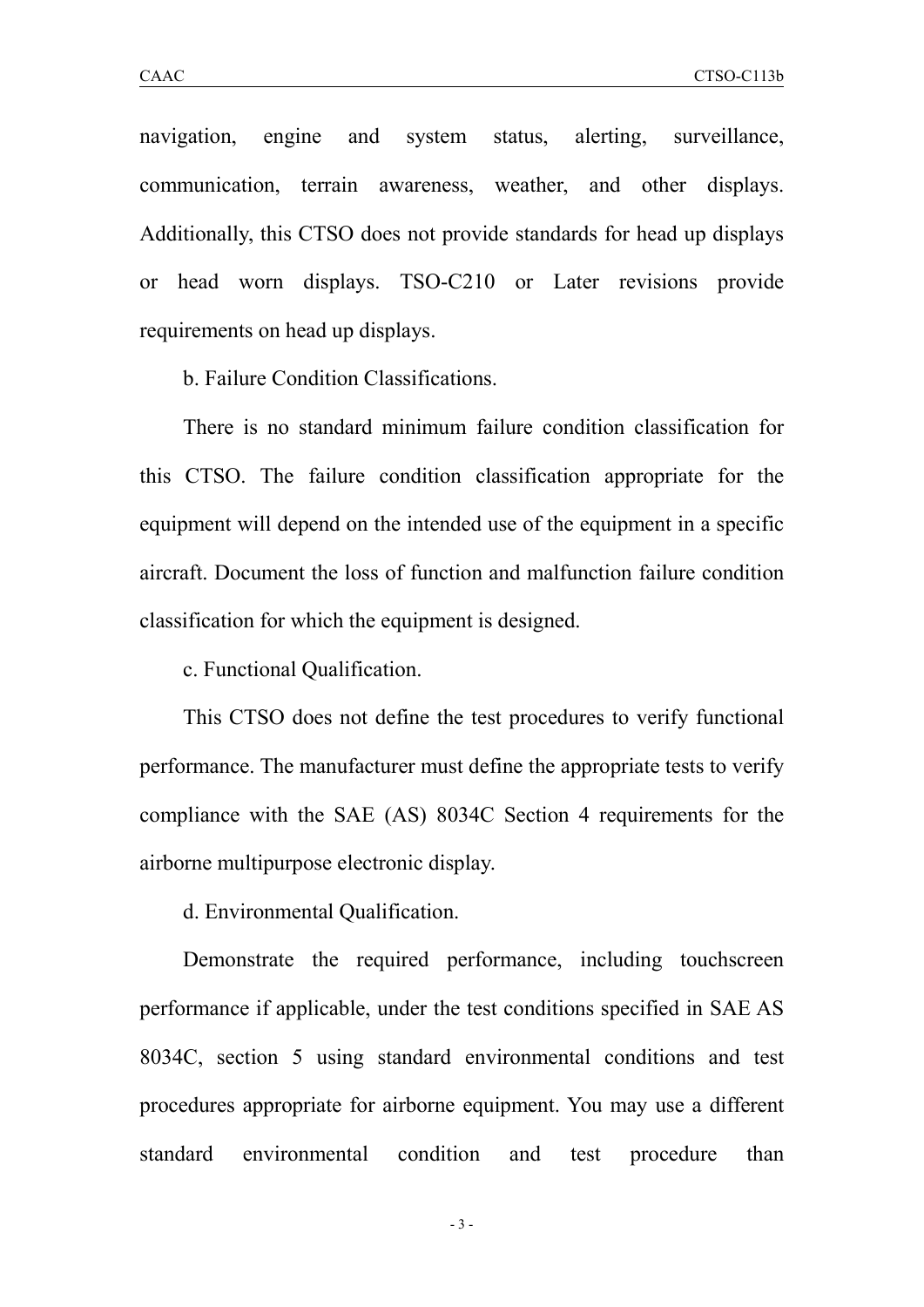RTCA/DO-160G, Environmental Conditions and Test Procedures for Airborne Equipment, as directed in AS 8034C, provided the standard is appropriate for the airborne multipurpose electronic display.

**Note**: The use of RTCA/DO-160D (with Changes 1 and 2 only) or earlier versions is generally not considered appropriate and will require substantiation via the deviation process as discussed in paragraph 3.g of this CTSO.

e. Software Qualification.

If the article includes software, develop the software according to RTCA/DO-178C, Software Considerations in Airborne Systems and Equipment Certification, dated December 13,2011, including referenced supplements as applicable, to at least the software level consistent with the failure condition classification defined in paragraph 3.b of this CTSO. If RTCA/DO-178B, dated December 1, 1992 is used as a method of software development compliance, CAAC reserves the right to require applicants to meet additional requirements in addition to RTCA/DO-178B.

f. Electronic Hardware Qualification.

If the article includes complex custom airborne electronic hardware, develop the component according to RTCA/DO-254, Design Assurance Guidance for Airborne Electronic Hardware, dated April 19, 2000, to at least the design assurance level consistent with the failure condition

- 4 -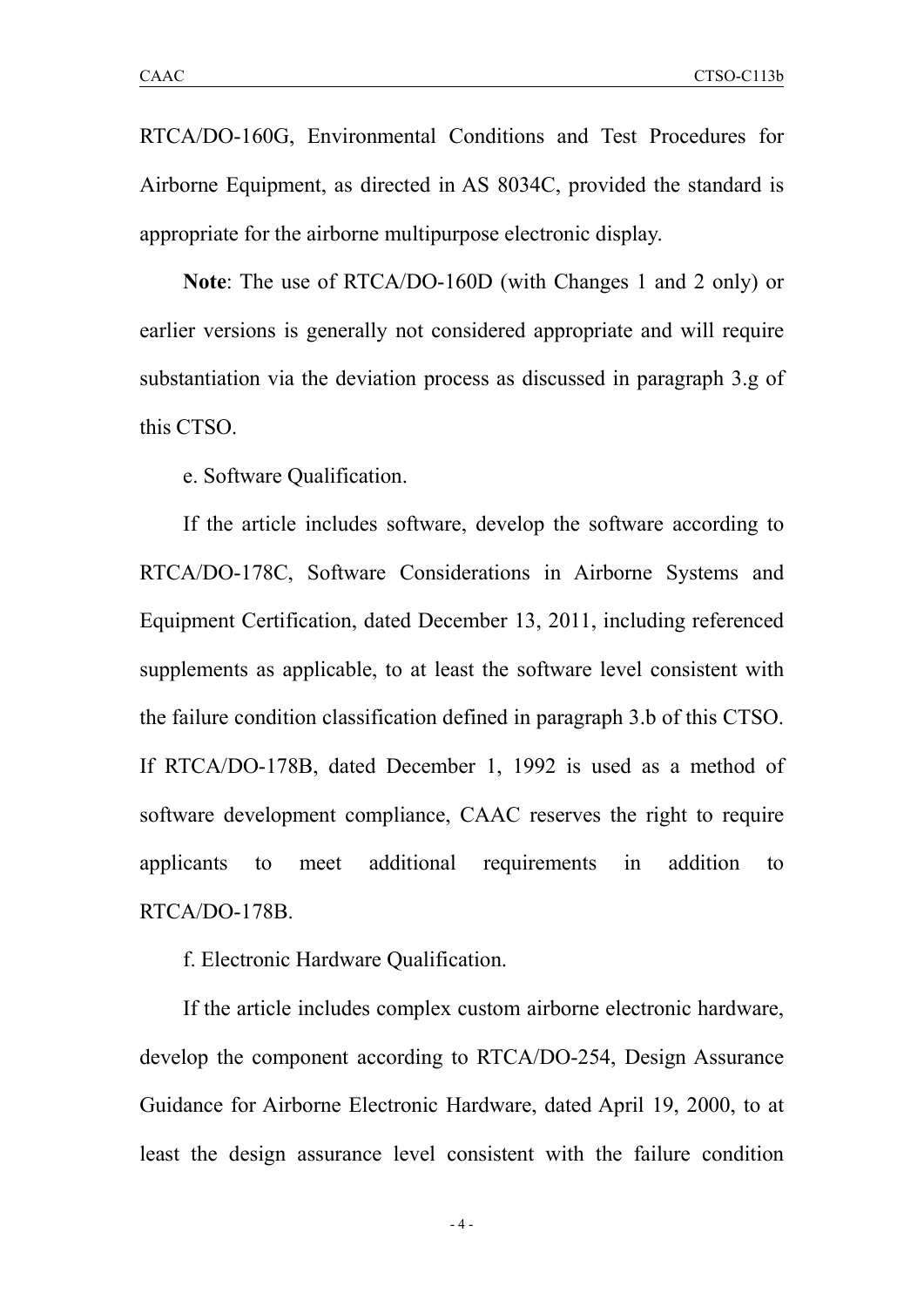classification defined in paragraph 3.b of this CTSO. For custom airborne electronic hardware determined to be simple, RTCA/DO-254, paragraph 1.6 applies.

g. Deviations.

For using alternative or equivalent means of compliance to the criteria in the MPS of this CTSO, the applicant must show that the equipment maintains an equivalent level of safety. Apply for a deviation pursuant to 21.368(a) in CCAR-21R4.

4. Marking.

a. Mark at least one major component permanently and legibly with all of the information in 21.423(b) of CCAR-21R4. The marking must include the serial number.

b. If the article includes software and/or airborne electronic hardware, then the article part numbering scheme must identify the software and airborne electronic hardware configuration. The part numbering scheme can use separate, unique part numbers for software, hardware, and airborne electronic hardware.

c. The applicant may use electronic part marking to identify software or airborne electronic hardware components by embedding the identification within the hardware component itself (using software) rather than marking it on the equipment nameplate. If electronic marking is used, it must be readily accessible without the use of special tools or

- 5 -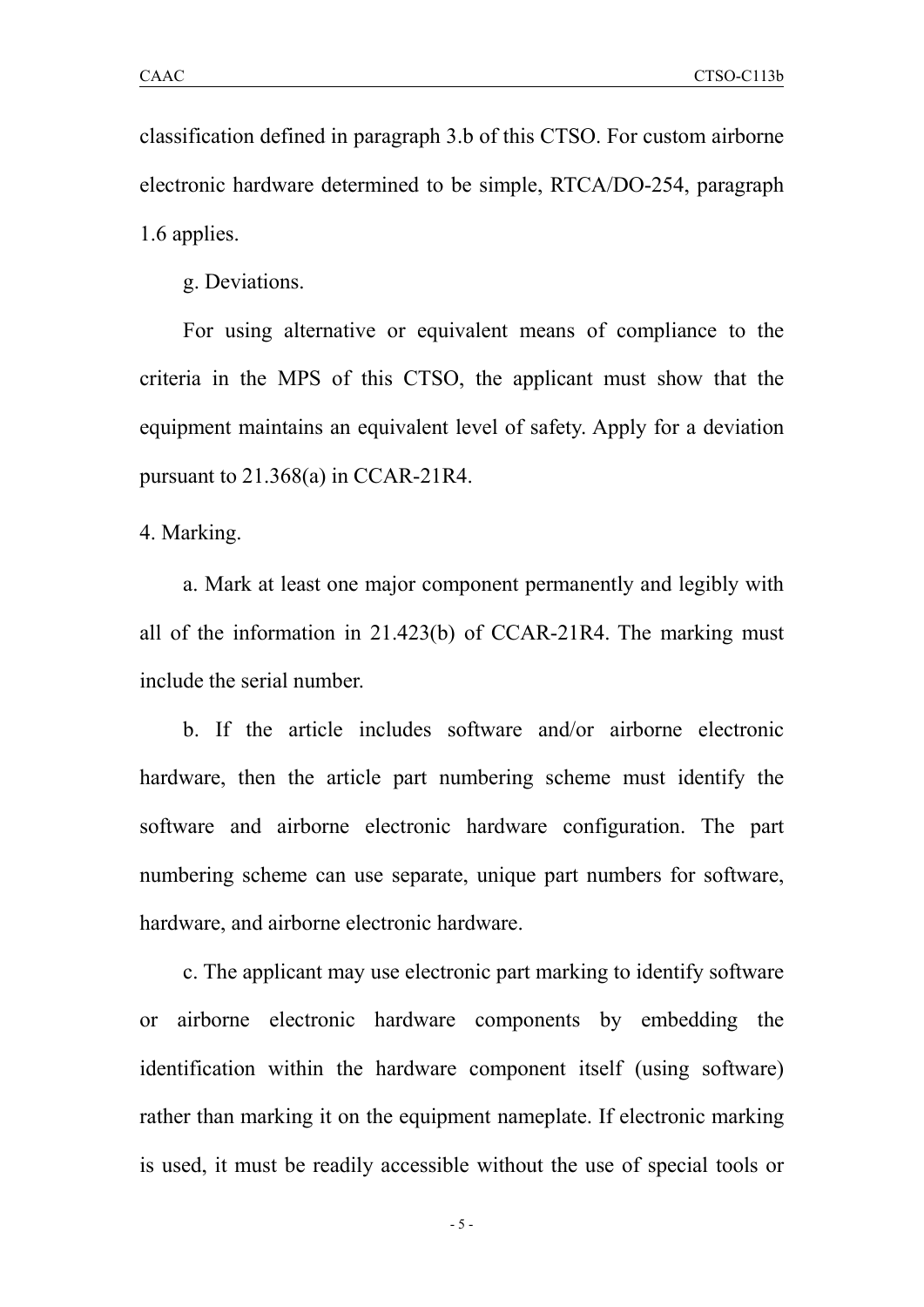equipment.

5. Application Data Requirements.

You must give CAAC a statement of conformance, pursuant to section 21.353(a)(1) in CCAR-21R4 and one copy each of the following technical data to support your design and production approval.

a. Manuals containing the following:

(1) Operating instructions and article limitations sufficient to describe the equipment's operational capability.

(2) Detailed description of all deviations.

(3) Installation procedures and limitations sufficient to ensure that the airborne multipurpose electronic display, when installed according to installation or operational procedures, still meets this CTSO's requirements. Limitations must identify any unique aspects of the installation. The limitations must also include a note with the following statement:

"This article meets the minimum performance and quality control standards required by a CTSO. Installation of this article requires separate approval."

(4) For each unique configuration of software and airborne electronic hardware, reference the following:

(i) Software part number including revision and design assurance level;

- 6 -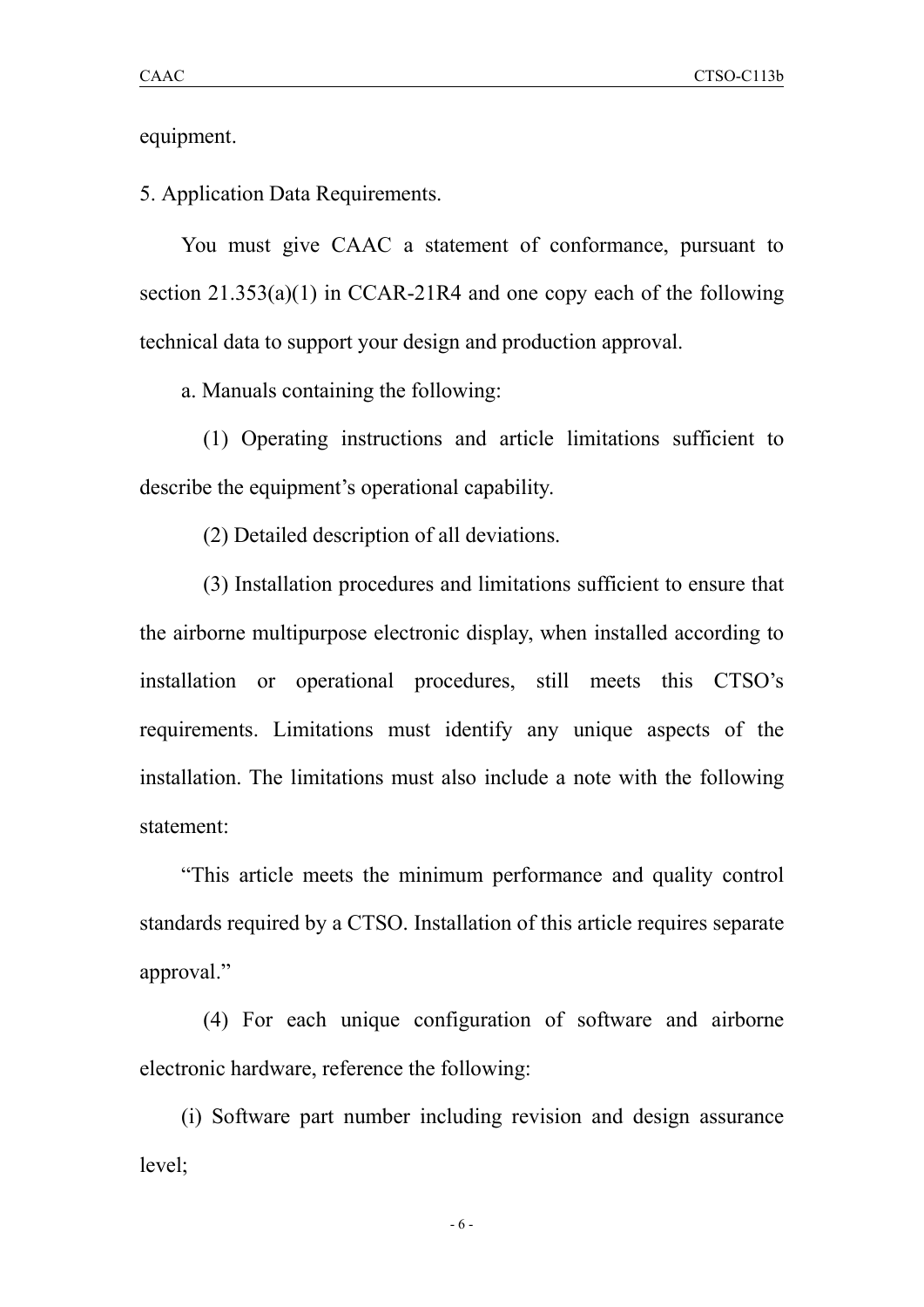(ii) Airborne electronic hardware part number including revision and design assurance level;

(iii) Functional description.

(5) A summary of the test conditions used for environmental qualifications for each component of the article. For example, a form as described in RTCA/DO-160G, Environmental Conditions and Test Procedures for Airborne Equipment, Appendix A.

(6) Schematic drawings, wiring diagrams, and any other documentation necessary for installation of airborne multipurpose electronic display.

(7) By-part-number list of replaceable components that makes up the airborne multipurpose electronic display. Include vendor part number cross-references, when applicable.

b. Instruction of continued airworthiness, including the requirements for periodic maintenance, calibration and repair of equipment, to ensure that the airborne multipurpose electronic display continues to meet the CTSO approved design. If applicable, the recommended inspection interval and service life should be included.

c. If the article includes software: a plan for software aspects of certification (PSAC), software configuration index, and software accomplishment summary.

d. If the article includes simple or complex custom airborne

- 7 -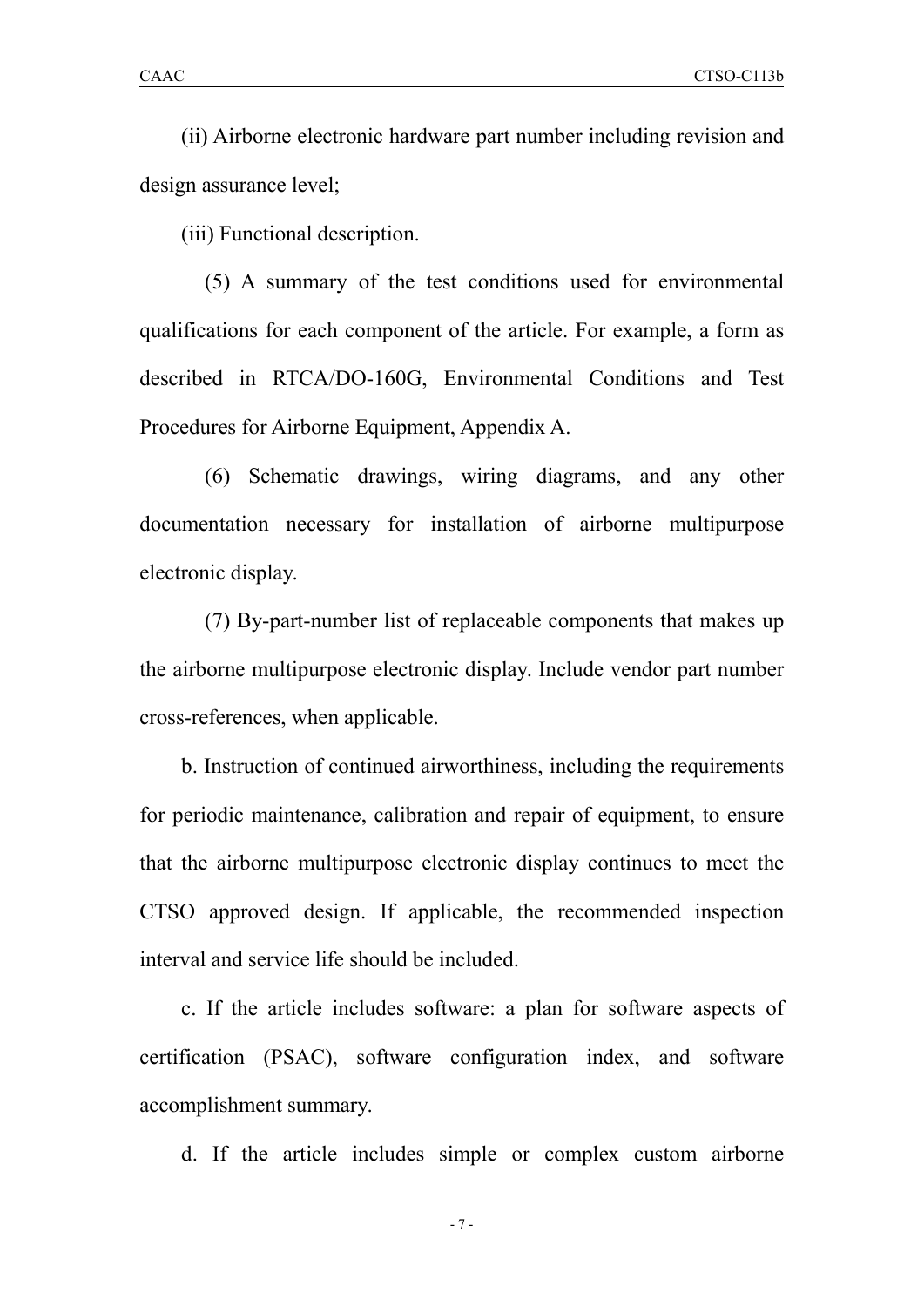electronic hardware: a plan for hardware aspects of certification (PHAC), hardware verification plan, top-level drawing, and hardware accomplishment summary (or similar document, as applicable).

e. A drawing depicting how the article will be marked with the information required by paragraph 4 of this CTSO.

f. Identify functionality contained in the article not evaluated under paragraph 3 of this CTSO (defined as non-CTSO functions). Non-CTSO functions are accepted in parallel with the CTSOA. For those non-TSO functions to be accepted, you must declare these functions and include the following information with your TSO application:

(1) Description of the non-TSO function(s), such as performance specifications, failure condition classifications, software, hardware, and environmental qualification levels. Include a statement confirming that the non-TSO function(s) do not interfere with the article's compliance with the requirements of paragraph 3.

(2) Installation procedures and limitations sufficient to ensure that the non-CTSO function(s) meets the declared functions and performance specification(s) described in paragraph 5.f.(1).

(3) Instructions for continued performance applicable to the non-CTSO function(s) described in paragraph 5.f.(1).

(4) Interface requirements and applicable installation test procedures to ensure compliance with the non-CTSO function(s)

- 8 -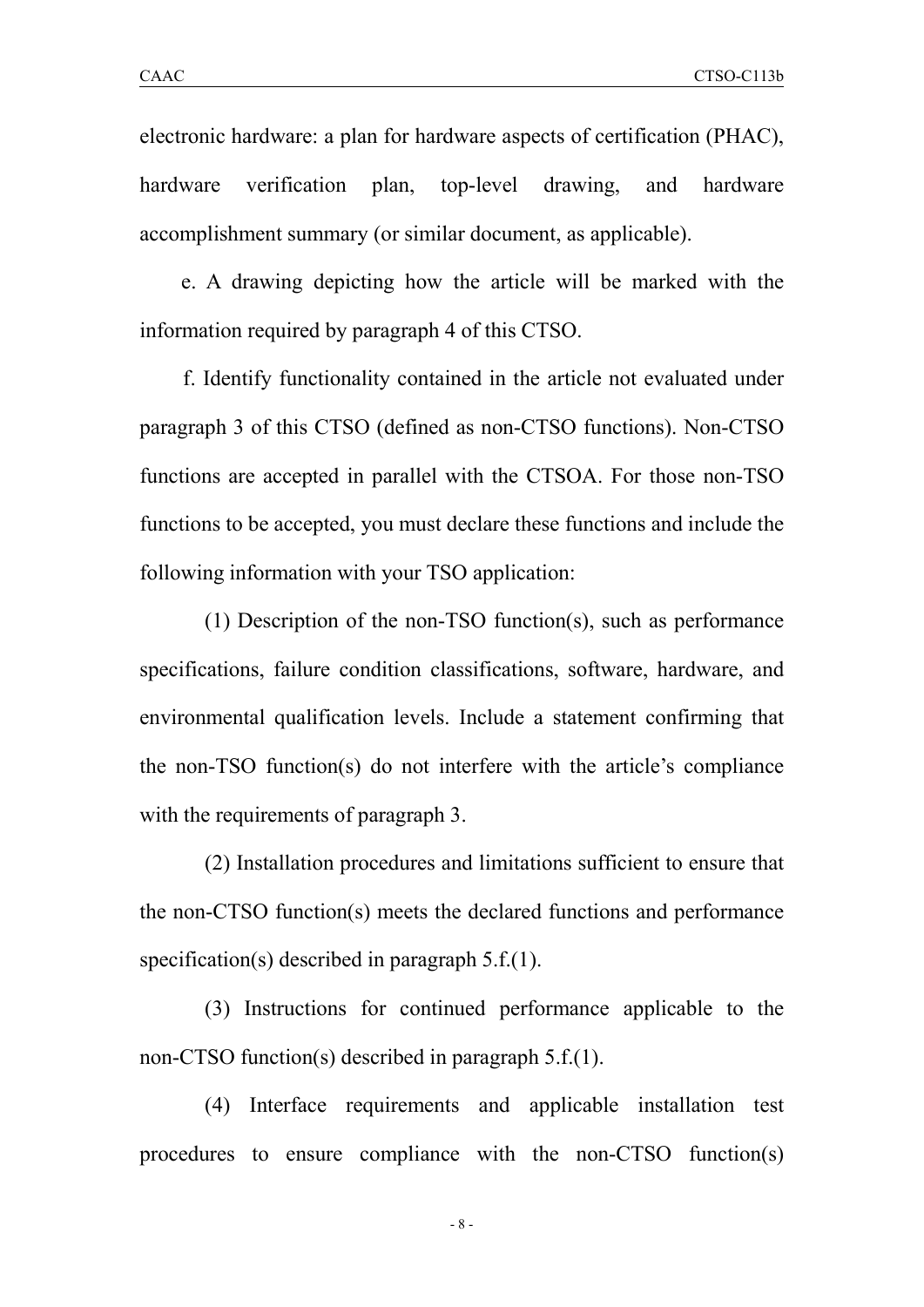performance data defined in paragraph 5.f.(1).

(5) Test plans and analysis as appropriate, to verify that performance of the hosting CTSO article is not affected by the non-CTSO function(s).

(6) Test plans and analysis as appropriate, to verify the function and performance of the non-CTSO function(s) as described in paragraph 5.f.(1).

g. The quality system description required by section 21.358 of CCAR-21R4, including functional test specifications. The quality system must ensure that you will detect any change to the approved design that could adversely affect compliance with the CTSO MPS, and reject the article accordingly. Applicants who currently hold CTSOAs must submit revisions to the existing quality manual as necessary (not required for applicants that don't hold CTSOA).

h. Provide a description of the organization as required by 21.355 of CCAR-21-R4.

i. Material and process specifications list.

j. List of all drawings and processes (including revision level) that define the article's design.

k. Manufacturer's CTSO qualification report showing results of testing accomplished according to paragraph 3.c of this CTSO.

- 9 -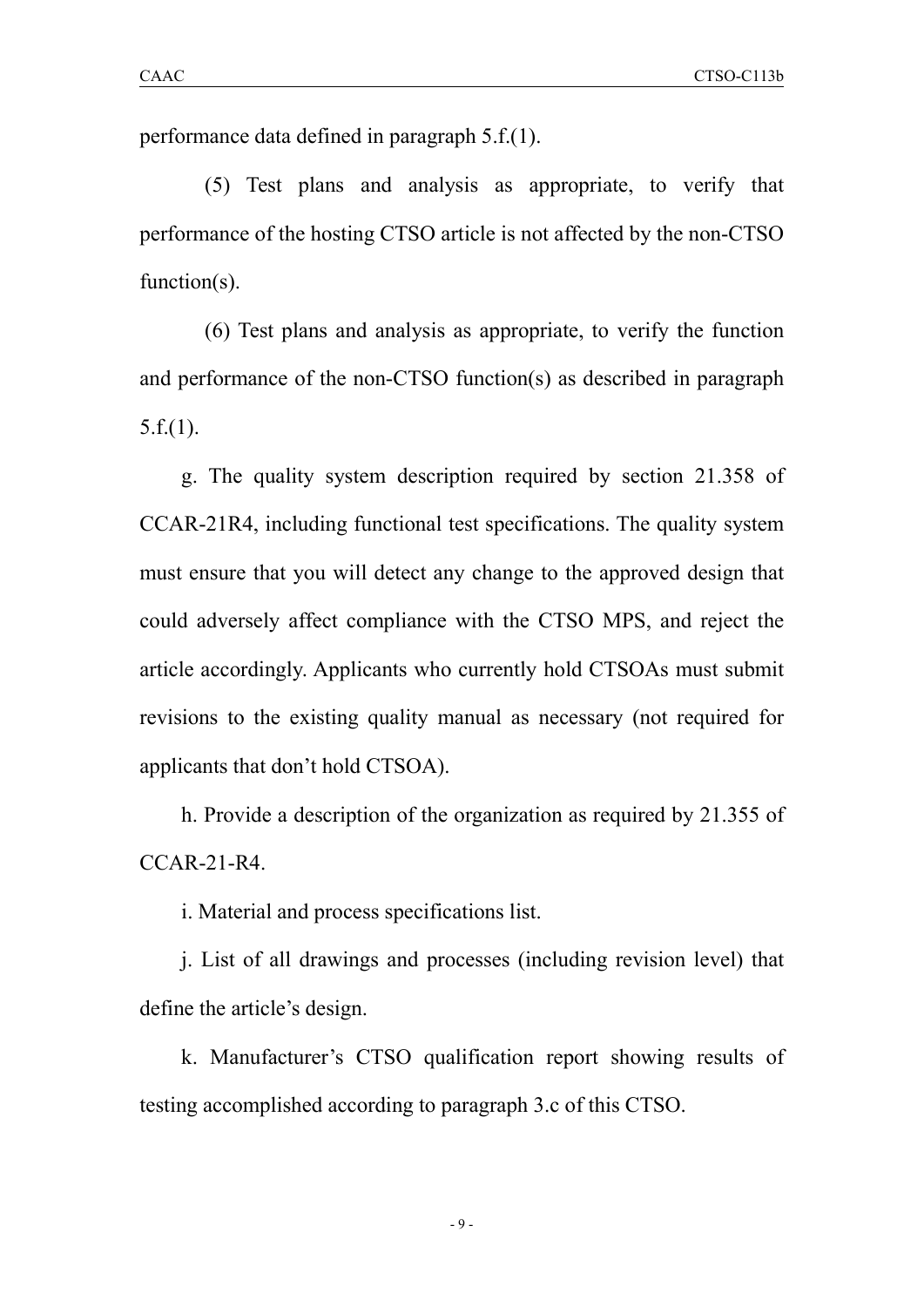6. Manufacturer Data Requirements.

Besides the data given directly to CAAC, have the following technical data available for review by CAAC:

a. Functional qualification specifications for qualifying each production article to ensure compliance with this CTSO.<br>b. Article calibration procedures.

c. Schematic drawings.

d. Wiring diagrams.

e. Material and process specifications.

f. The results of the environmental qualification tests conducted according to paragraph 3.d of this CTSO.

g. If the article includes software, the appropriate documentation defined in RTCA/DO-178C or RTCA/DO-178B specified in paragraph 3.e of this CTSO, including all data supporting the applicable objectives called for RTCA/DO-178C or RTCA/DO-178B, Annex A, Process Objectives and Outputs by Software Level.

h. If the article includes complex custom airborne electronic hardware, the appropriate hardware life-cycle data in combination with design assurance level, as defined in RTCA/DO-254, Appendix A, Table A-l. For simple custom airborne electronic hardware, the following data are required: test cases or procedures, test results, test coverage analysis, tool assessment and qualification data, and configuration management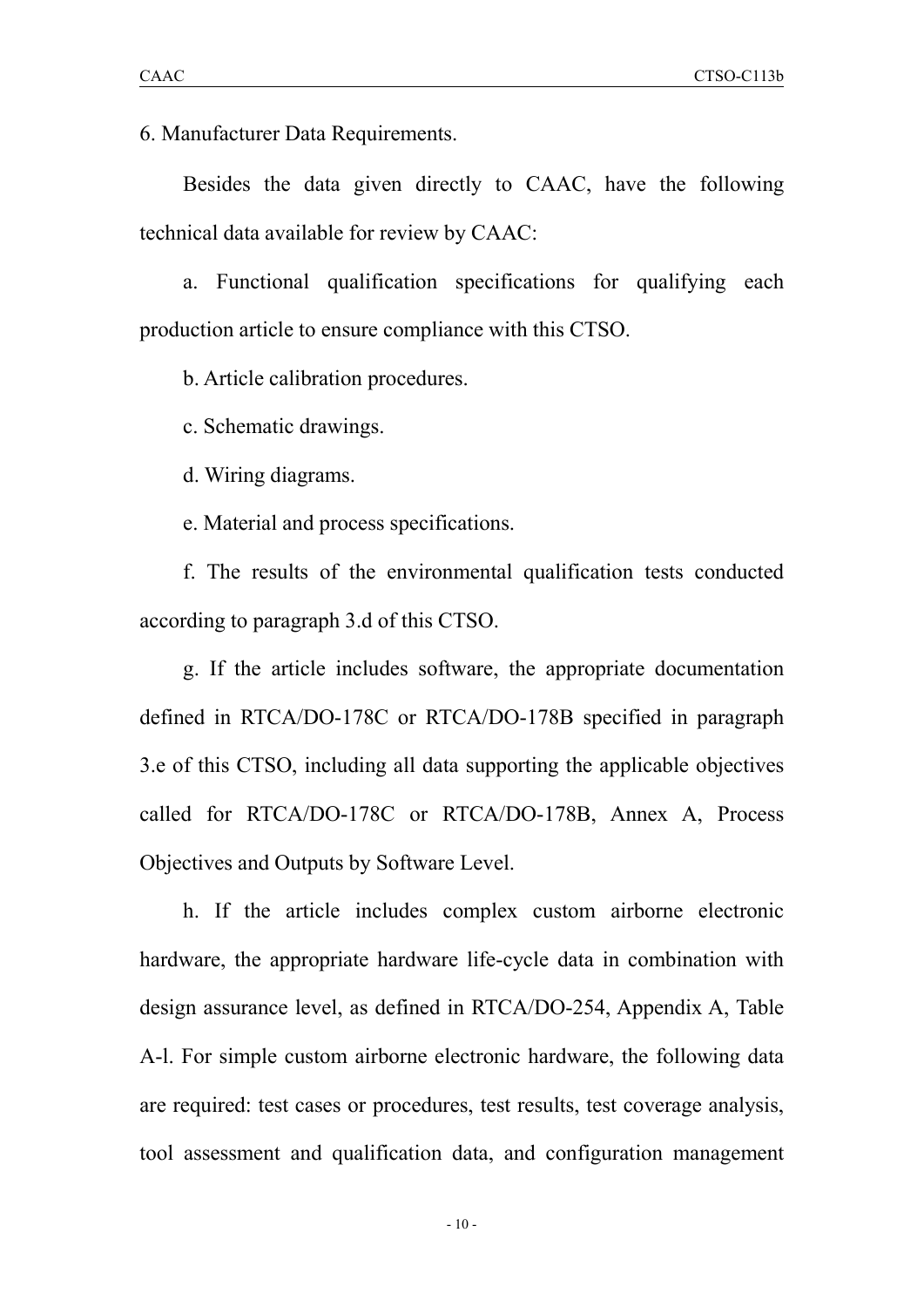records, including problem reports.

i. If the article contains non-CTSO function(s), you must also make items 6.a through 6.h available as they pertain to the non-CTSO function(s).

7. Furnished Data Requirements.

a. When furnishing one or more articles manufactured under this CTSO to one entity (such as an operator or repair station), provide one copy access to the data in paragraphs 5.a and 5.b of this CTSO. Add any other data needed for the proper installation, certification, use, or continued compliance with this CTSO, of the airborne multipurpose electronic display.

b. If the article contains declared non-CTSO function(s), include one copy of the data in paragraphs  $5.f.(1)$  through  $5.f.(4)$ .

8. Availability of Referenced Documents.

a. Order RTCA documents from RTCA Inc., 1150 18th Street NW, Suite 910, Washington, D.C. 20036. Telephone (202) 833-9339, fax (202) 833-9434. You can also order copies online at www.rtca.org .

b. Order SAE documents from SAE International, 400 Commonwealth Drive, Warrendale, PA 15096-0001. Telephone: (724) 776-4970, fax: (724) 776-0790. You can also order copies online at www.sae.org.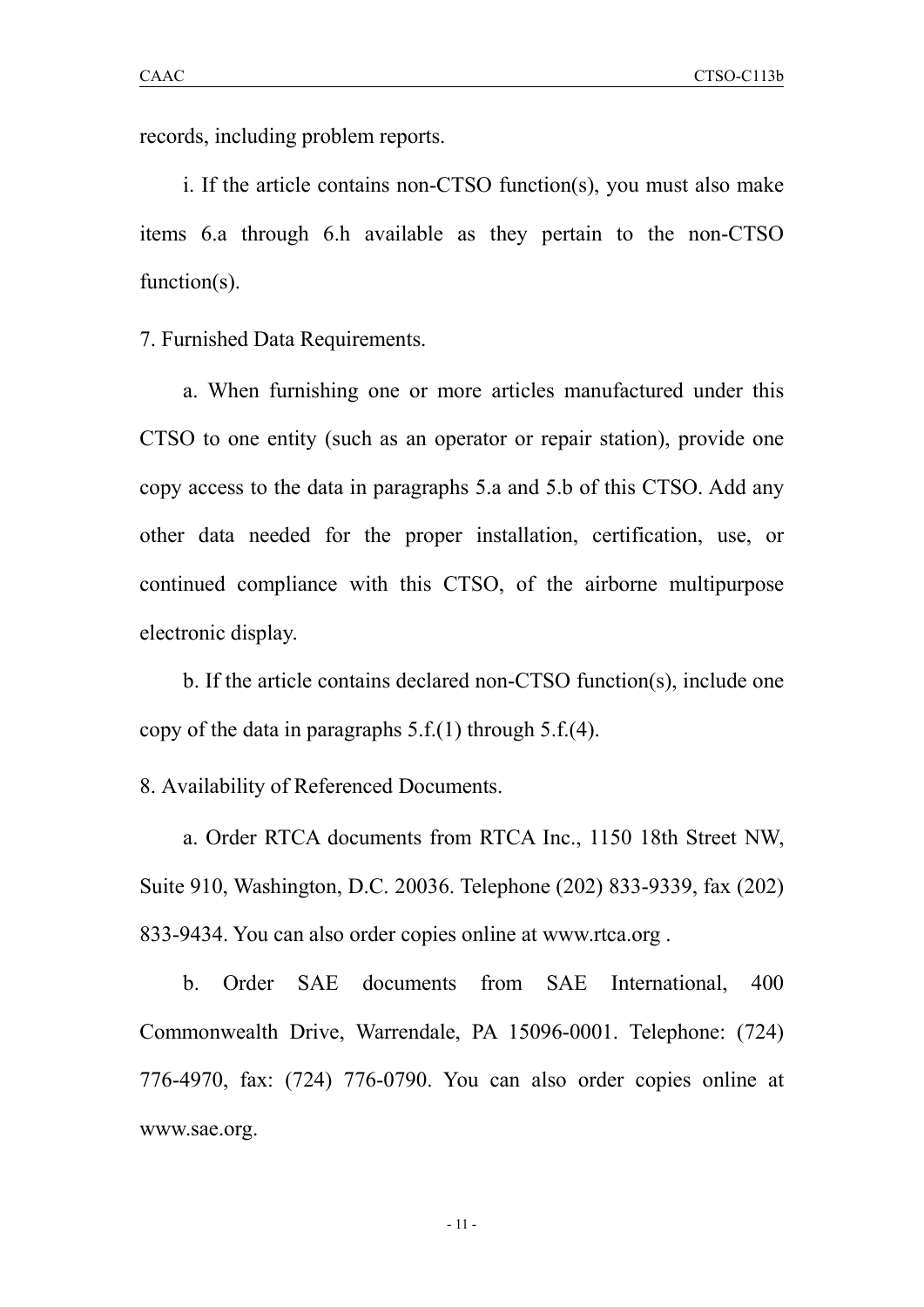Appendix 1. Color

SAE AS 8034C section 4.3.4 requires color coding to meet airworthiness standards for the appropriate category for CCAR 2x.1322 (i.e.23.1322, 25.1322, 27.1322, or 29.1322). This appendix provides additional guidance on color.

1. Display features, precipitation, and turbulence areas should be color coded as depicted in Table A1 and Table A2, respectively, unless otherwise specified by the CTSO application being displayed.

| <b>Display Feature</b>            | Color                        |
|-----------------------------------|------------------------------|
| Warnings                          | Red                          |
| Flight envelope and system limits | $\text{Red}^{\text{Note }1}$ |
| Cautions, non-normal sources      | Amber <sup>Note 1</sup>      |
| Scales and associated figures     | White <sup>Note 2</sup>      |
| Earth                             | Tan/Brown                    |
| Sky                               | Cyan/Blue                    |
| Engaged Modes/normal              | Green                        |
| conditions/safe operation         |                              |

## Table A1

**Note 1**: The use of the colors red (warning) and amber (caution), for functions other than flightcrew alerting, should be limited and should not adversely affect flightcrew alerting. If the colors red and amber are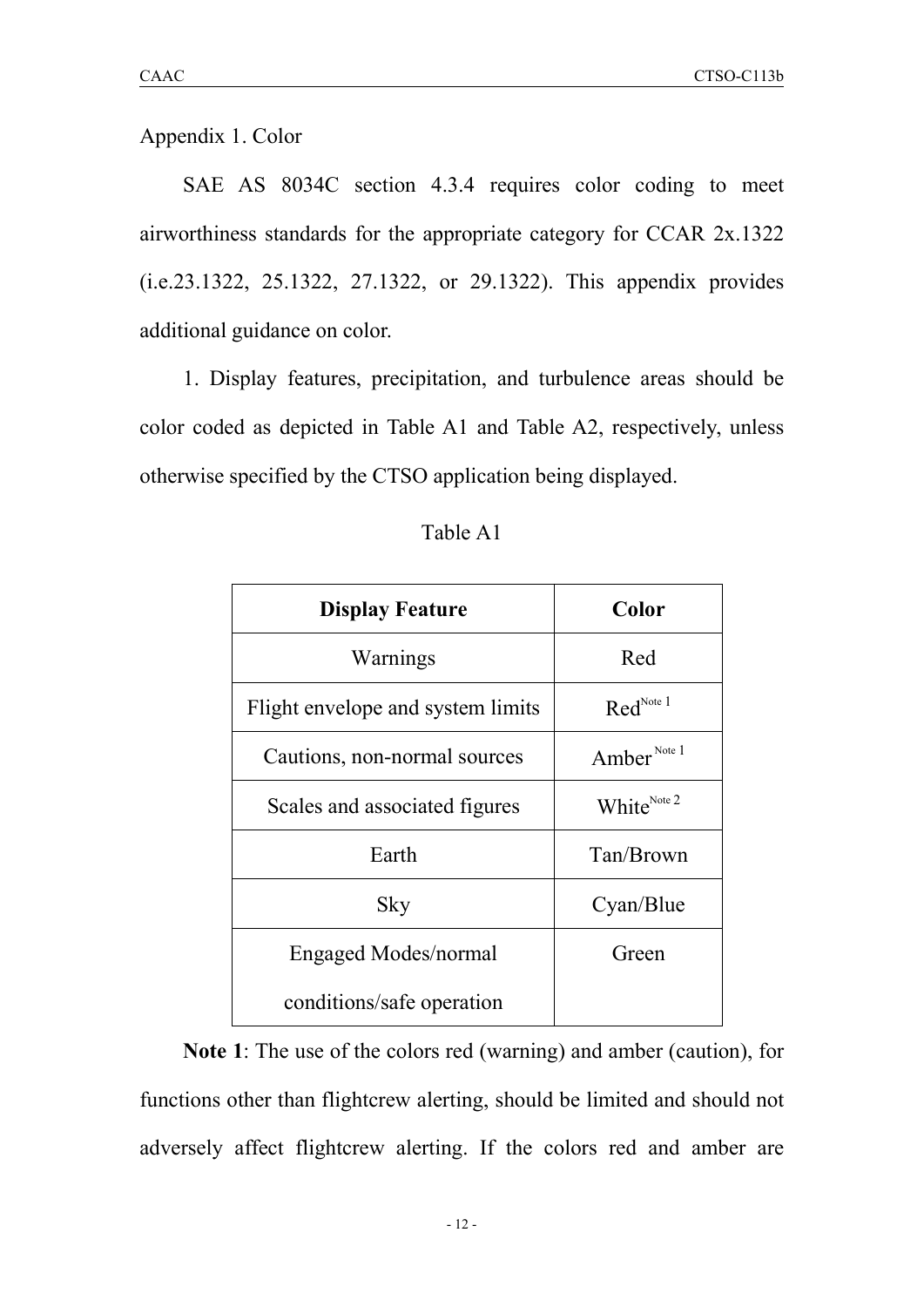proposed for non-alerting functions, coordinate with the certification authority on appropriate means to demonstrate this use does not adversely affect flightcrew response to alerts.

**Note 2**: Use of the color green for tape elements (for example, airspeed and altitude) has also been found acceptable if the color green does not adversely affect flight crew alerting.

| <b>Precipitation and Turbulence</b>   | Color            |
|---------------------------------------|------------------|
| Precipitation up to 4 millimeters per | Green            |
| hour $(mm/hr)$                        |                  |
| Precipitation 4-12mm/h                | Amber            |
| Precipitation 12-50mm/h               | Red              |
| Precipitation Above 50mm/h            | Magenta          |
| Turbulence                            | White or Magenta |

Table A2

2. Background color (gray or other shade) may be used to enhance display presentation, however, the color selected should not impair the use of the overlaid information elements. Labels, display-based controls, menus, symbols, and graphics should all remain identifiable and distinguishable.

3. Colors should track brightness so that chrominance and relative chrominance separation are maintained as much as possible during day-night operations.